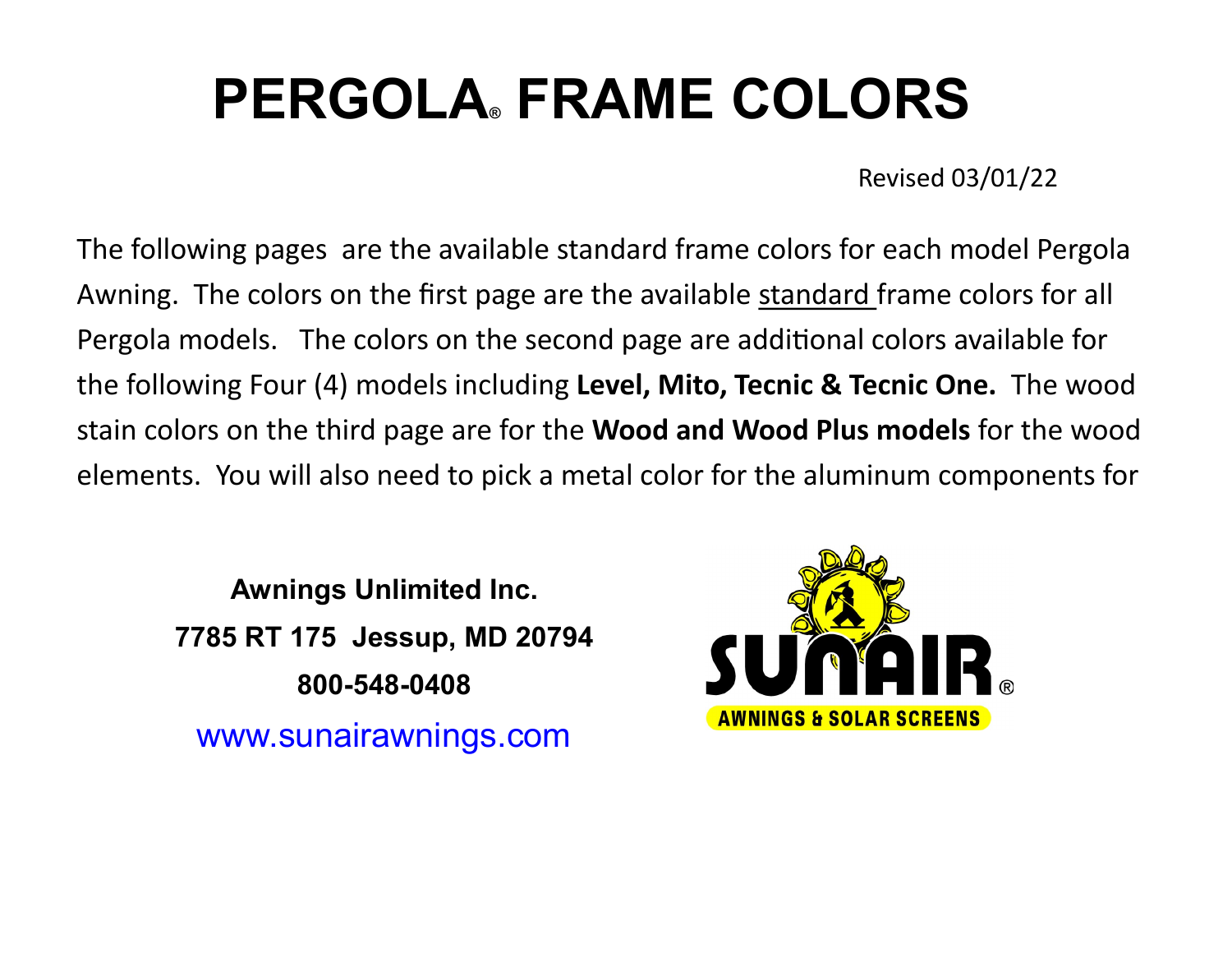## STANDARD FRAME COLORS FOR ALL PERGOLA MODELS:

 *NOTE: Optional for OPERA & VISION is to have Structure and louvers in two different colors.* 



*NOTE: ACTUAL FRAME COLOR MAY VARY FROM DIGITAL IMAGES*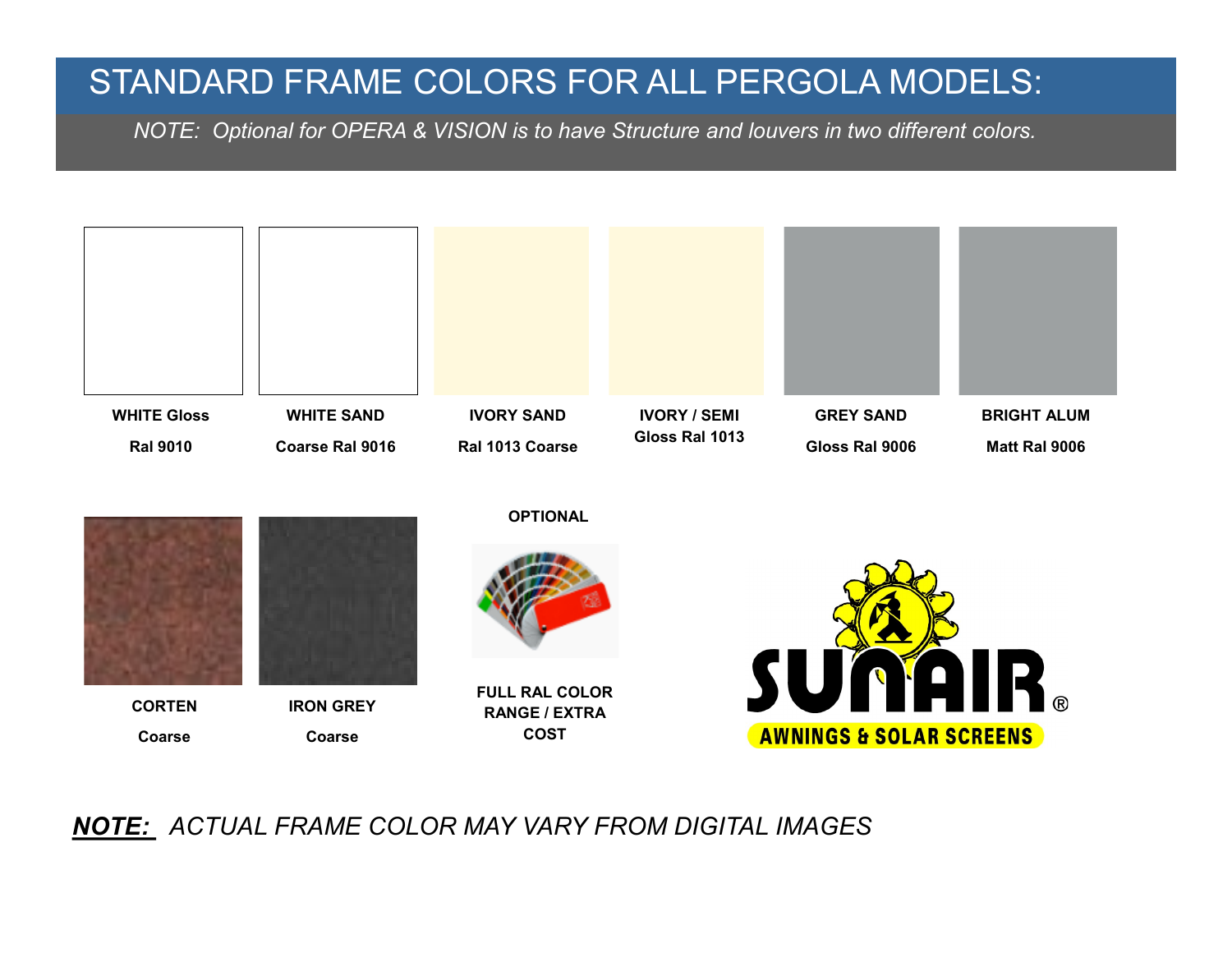## ADDITIONAL / STANDARD PERGOLA FRAME COLORS:

## *Four Models Only: Level, Mito, Tecnic & Tecnic One*



NOTE: All these colors except Green Ral 6005 and Desert Sand / Ivory are "super durables" which offer better durability compared with standard polyesters powders.

*NOTE: ACTUAL FRAME COLOR MAY VARY FROM DIGITAL IMAGES*